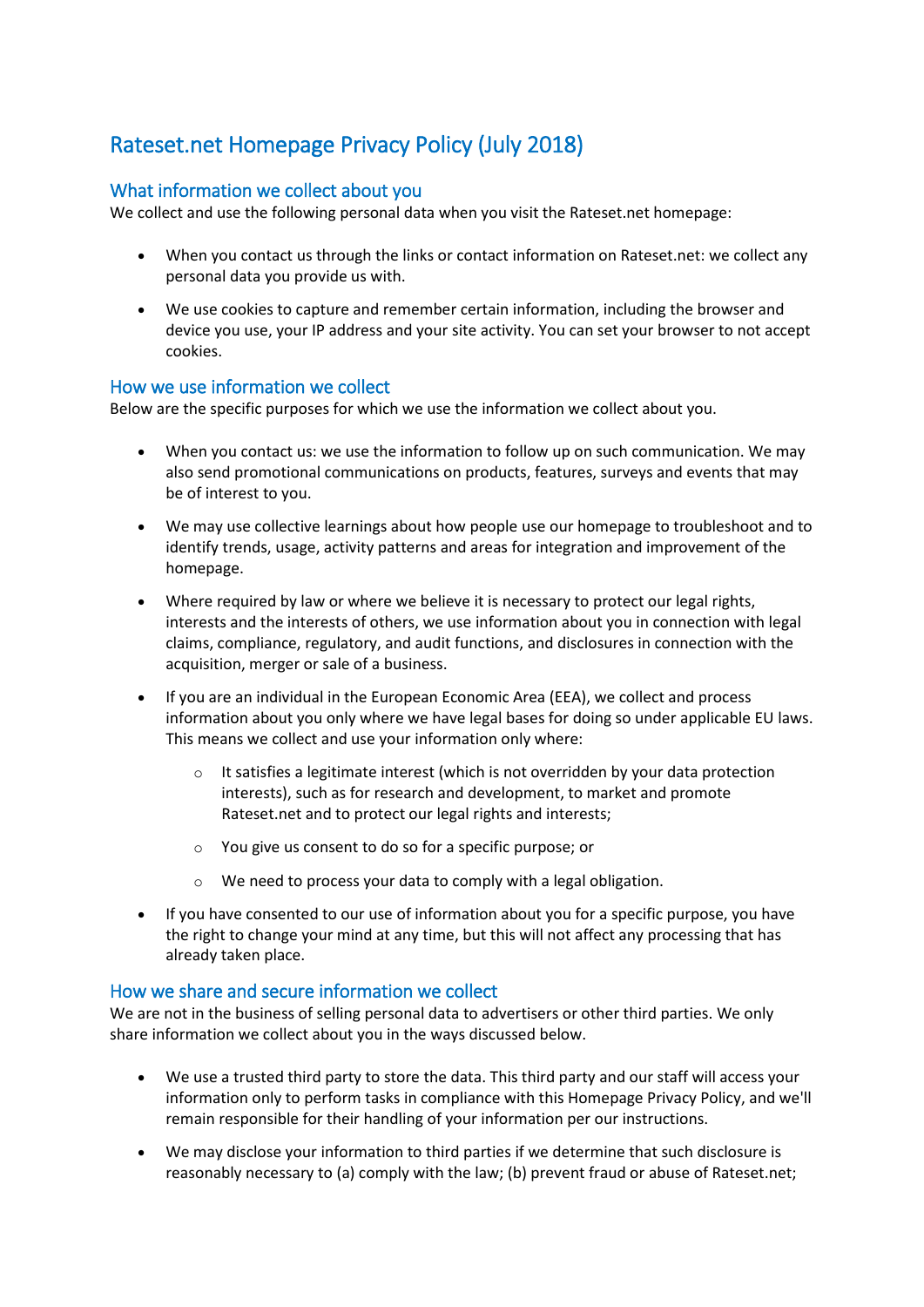(c) protect Rateset.net, our clients or the public from harm or illegal activities; or (d) protect Rateset.net's property rights.

- If we are involved in a reorganisation, merger, acquisition or sale of our assets, your information may be transferred as part of that transaction. We will notify you (for example, via a message to your email address) of any such deal and outline your choices in that event.
- While we implement safeguards designed to protect your information, no security system is impenetrable and due to the inherent nature of the internet, we cannot guarantee that data, during transmission through the internet or while stored on our systems or otherwise in our care, is absolutely safe from intrusion by others. We have a team dedicated to keeping your information secure and testing for vulnerabilities.

# How to access and control your information

We'll retain your personal data for as long as we need it to provide you with information. You have certain choices available to you when it comes to your personal data. Below is a summary of those choices, how to exercise them and any limitations. We will respond to requests about this within a reasonable timeframe.

- You have the right to request a copy of your information, to object to our use of your information, to request the deletion or restriction of your information, or to request your information in a structured, electronic format. Below, we describe the tools and processes for making these requests.
- You may ask us to update your information. You may ask us to stop accessing, storing, using and otherwise processing your information. Where you gave us consent to use your information for a limited purpose, you can contact us to withdraw that consent, but this will not affect any processing that has already taken place at the time.
- You may opt out of receiving e-mail communications from us by using the unsubscribe link within each email or by contacting us at info@rateset.net.
- Browser-based cookies can be disabled through cookie-controls in the relevant browser.
- Send "Do Not Track" Signals: Some browsers have incorporated "Do Not Track" (DNT) features that can send a signal to the websites you visit indicating you do not wish to be tracked. Because there is not yet a common understanding of how to interpret the DNT signal, our Services do not currently respond to browser DNT signals. You can use the range of other tools we provide to control data collection and use, including the ability to opt out of receiving marketing from us as described above.
- Data portability is the ability to obtain some of your information in a format you can move from one service provider to another (for instance, when you transfer your mobile phone number to another carrier). Depending on the context, this applies to some of your information, but not to all of your information. Should you request it, we will provide you with an electronic file of your basic account information.

## How we transfer information we collect internationally

We collect information globally and store that information in the Netherlands. We may transfer, process and store, with your prior consent, information outside of the Netherlands. When we transfer personal data to other locations, we make use of the EU-US and Swiss-US Privacy Shield Frameworks, European Commission-approved standard contractual data protection clauses, binding corporate rules for transfers to data processors, or other appropriate legal mechanisms to safeguard the transfer, processing or storage.